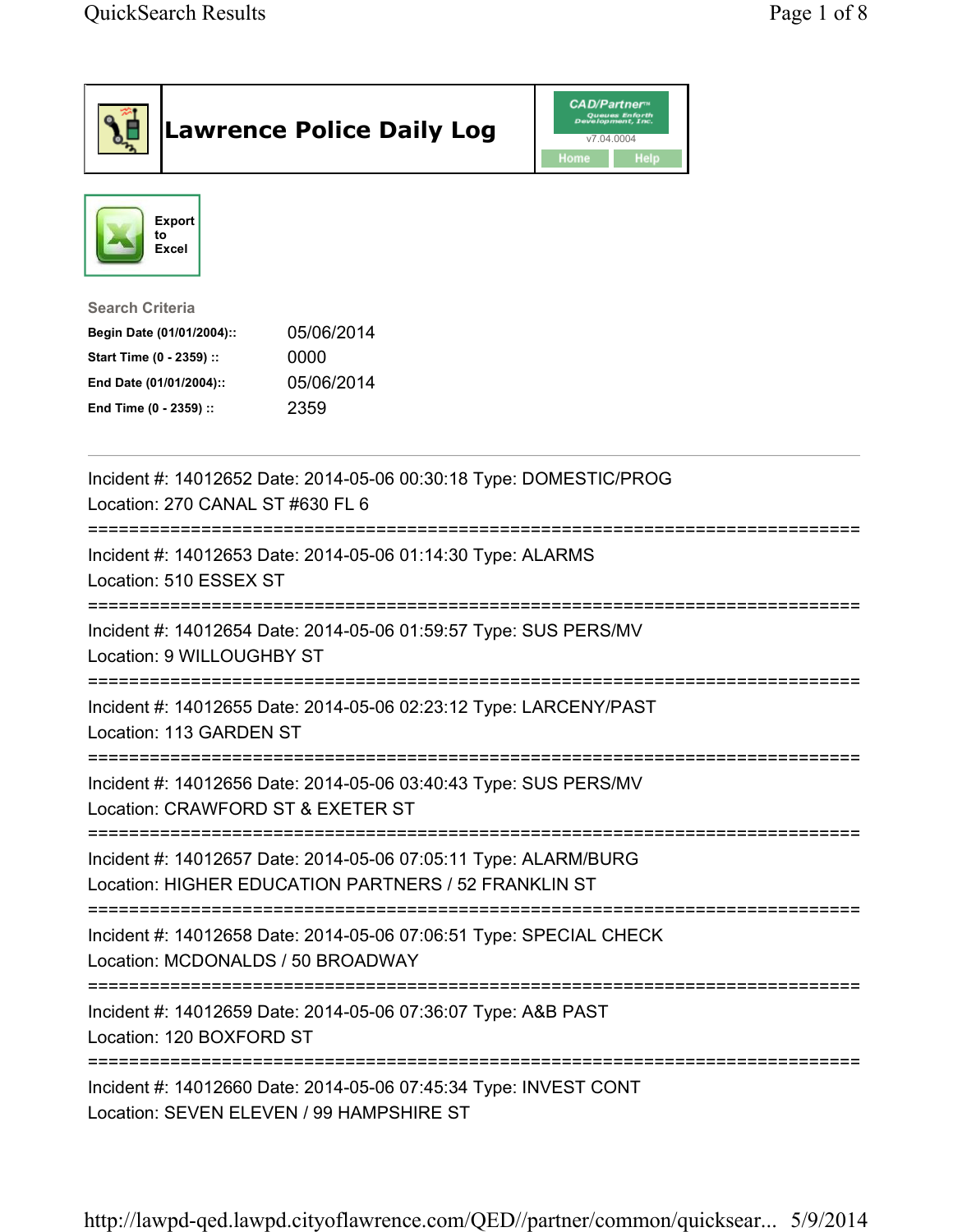| Incident #: 14012661 Date: 2014-05-06 07:49:26 Type: B&E/PAST<br>Location: 44 WASHINGTON ST FL 1                                     |
|--------------------------------------------------------------------------------------------------------------------------------------|
| Incident #: 14012662 Date: 2014-05-06 09:07:57 Type: SUS PERS/MV<br>Location: CUTLER ST & DURSO AV                                   |
| Incident #: 14012663 Date: 2014-05-06 09:12:05 Type: B&E/MV/PAST<br>Location: 113A BEACON ST                                         |
| Incident #: 14012664 Date: 2014-05-06 09:29:36 Type: WOMAN DOWN<br>Location: 101 AMESBURY ST                                         |
| Incident #: 14012665 Date: 2014-05-06 09:56:01 Type: B&E/PROG<br>Location: 190 WALNUT ST                                             |
| Incident #: 14012666 Date: 2014-05-06 09:56:28 Type: TOW OF M/V<br>Location: 18 TRENTON ST<br>====================================== |
| Incident #: 14012667 Date: 2014-05-06 10:11:22 Type: TOW OF M/V<br>Location: LAWRENCE ST & METHUEN ST                                |
| Incident #: 14012668 Date: 2014-05-06 10:21:51 Type: PARK & WALK<br>Location: 205 BROADWAY                                           |
| Incident #: 14012669 Date: 2014-05-06 10:31:04 Type: DOMESTIC/PROG<br>Location: 14 PHILLIPS ST FL 2                                  |
| Incident #: 14012670 Date: 2014-05-06 10:41:32 Type: CK WELL BEING<br>Location: HOLIDAY INN EXPRESS / 224 WINTHROP AV #RM414         |
| Incident #: 14012671 Date: 2014-05-06 10:49:49 Type: M/V STOP<br>Location: HAMPSHIRE ST & LOWELL ST                                  |
| Incident #: 14012672 Date: 2014-05-06 10:52:12 Type: ARREST<br>Location: 7 BUNKERHILL ST                                             |
| ===================<br>Incident #: 14012673 Date: 2014-05-06 10:52:41 Type: LOST PROPERTY<br>Location: 11 LAWRENCE ST                |
| Incident #: 14012674 Date: 2014-05-06 11:00:33 Type: LOCKOUT<br>Lootion. EQ DEACONI CT                                               |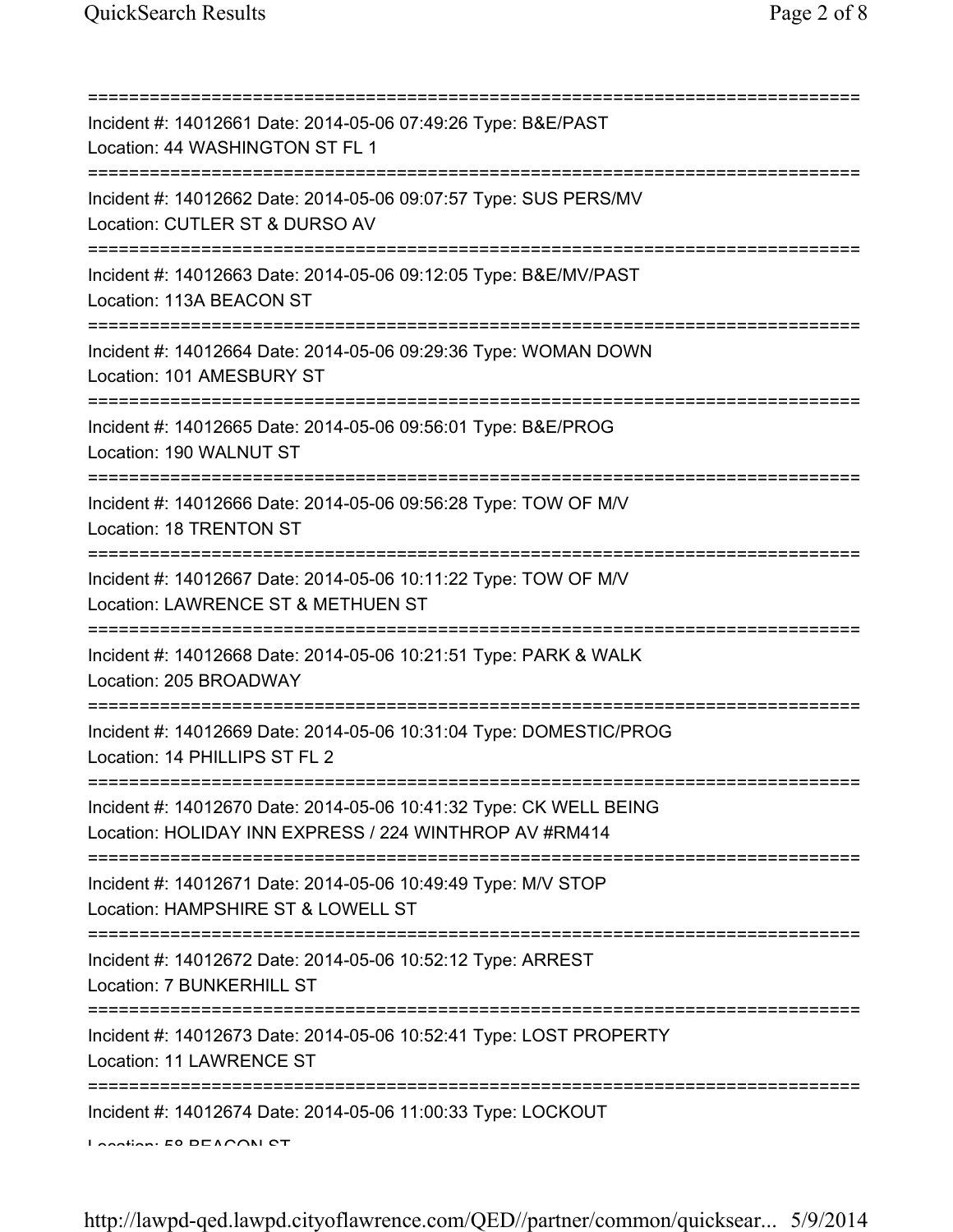| Incident #: 14012675 Date: 2014-05-06 11:15:16 Type: TOW OF M/V<br>Location: 280 MERRIMACK ST                                                |
|----------------------------------------------------------------------------------------------------------------------------------------------|
| Incident #: 14012676 Date: 2014-05-06 11:24:26 Type: CK WELL BEING<br>Location: 24 AYER RD                                                   |
| Incident #: 14012677 Date: 2014-05-06 11:26:04 Type: GENERAL SERV<br>Location: BRITISH CLUB / 86 CAMBRIDGE ST                                |
| Incident #: 14012678 Date: 2014-05-06 11:32:20 Type: PARK & WALK<br>Location: BRADFORD ST & BROADWAY<br>==================================== |
| Incident #: 14012679 Date: 2014-05-06 11:45:09 Type: SUS PERS/MV<br>Location: BROADWAY & CONCORD ST                                          |
| Incident #: 14012680 Date: 2014-05-06 11:53:51 Type: INVESTIGATION<br>Location: 113 BEACON AV #A<br>===================================      |
| Incident #: 14012681 Date: 2014-05-06 11:54:26 Type: B&E/MV/PAST<br>Location: 255 SALEM ST                                                   |
| Incident #: 14012682 Date: 2014-05-06 12:04:41 Type: UNWANTEDGUEST<br>Location: DUNKIN DONUTS / 342 BROADWAY                                 |
| Incident #: 14012683 Date: 2014-05-06 12:12:21 Type: AUTO ACC/NO PI<br>Location: ARLINGTON SCHOOL / 150 ARLINGTON ST                         |
| Incident #: 14012684 Date: 2014-05-06 12:17:17 Type: LARCENY/PAST<br>Location: NORTHERN ESSEX COMMUNITY COLLE / 45 FRANKLIN ST               |
| Incident #: 14012685 Date: 2014-05-06 12:23:31 Type: SUS PERS/MV<br>Location: 438 BROADWAY                                                   |
| Incident #: 14012686 Date: 2014-05-06 12:25:07 Type: ALARM/BURG<br>Location: 16 LORENZO RD                                                   |
| Incident #: 14012687 Date: 2014-05-06 12:37:11 Type: DISTURBANCE<br>Location: 6 INMAN ST #17                                                 |
|                                                                                                                                              |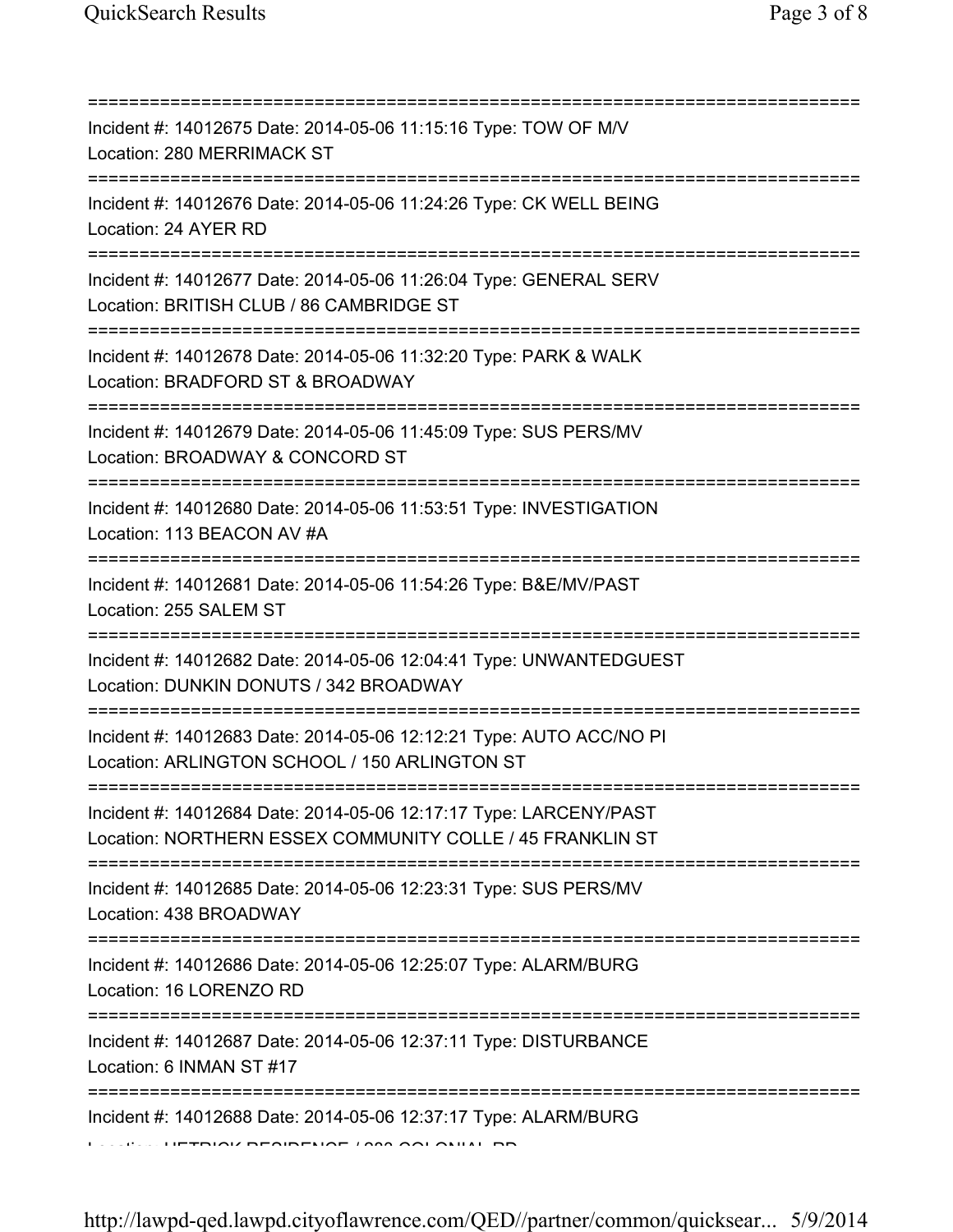=========================================================================== Incident #: 14012689 Date: 2014-05-06 13:04:29 Type: GENERAL SERV Location: 25 SPRINGFIELD ST FL 1 =========================================================================== Incident #: 14012690 Date: 2014-05-06 13:09:51 Type: STOLEN PROP Location: 38 MANCHESTER ST =========================================================================== Incident #: 14012691 Date: 2014-05-06 13:23:19 Type: GENERAL SERV Location: 90 LOWELL ST =========================================================================== Incident #: 14012692 Date: 2014-05-06 13:27:40 Type: TOW OF M/V Location: AUBURN ST & HAMPSHIRE ST =========================================================================== Incident #: 14012693 Date: 2014-05-06 13:27:40 Type: ALARM/BURG Location: RIZZI RESIDENCE / 26 INMAN ST #6 =========================================================================== Incident #: 14012694 Date: 2014-05-06 13:37:59 Type: MEDIC SUPPORT Location: 157 MAY ST =========================================================================== Incident #: 14012695 Date: 2014-05-06 13:50:01 Type: ARREST Location: CANTON ST & HIGH ST =========================================================================== Incident #: 14012696 Date: 2014-05-06 13:53:16 Type: PARK & WALK Location: SUMMER ST & UNION ST =========================================================================== Incident #: 14012697 Date: 2014-05-06 14:31:13 Type: INVESTIGATION Location: 139 S BROADWAY #1R =========================================================================== Incident #: 14012699 Date: 2014-05-06 14:32:27 Type: HIT & RUN M/V Location: PROSPECT ST & VINE ST =========================================================================== Incident #: 14012698 Date: 2014-05-06 14:33:01 Type: DISTURBANCE Location: MARSHALLS / 73 WINTHROP AV =========================================================================== Incident #: 14012700 Date: 2014-05-06 14:39:20 Type: DOMESTIC/PROG Location: 11 GREEN ST #FRONT FL 1 =========================================================================== Incident #: 14012701 Date: 2014-05-06 14:48:33 Type: M/V STOP Location: 60 WINTHROP AV =========================================================================== Incident #: 14012702 Date: 2014-05-06 14:52:06 Type: DISTURBANCE Location: 88 BROADWAY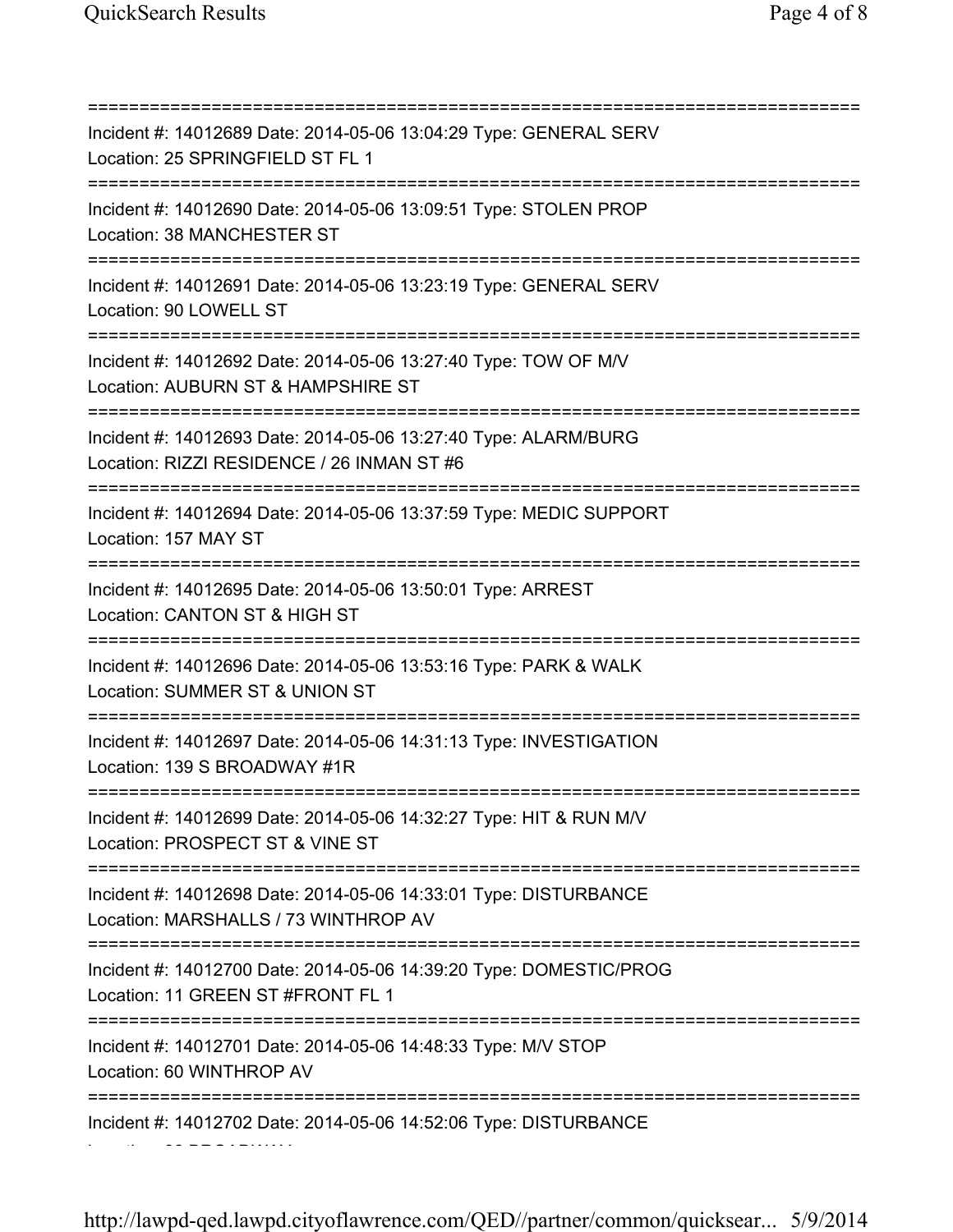=========================================================================== Incident #: 14012703 Date: 2014-05-06 14:54:33 Type: SHOPLIFTING Location: DOLLAR STORE / 73 WINTHROP AV =========================================================================== Incident #: 14012704 Date: 2014-05-06 15:04:38 Type: INVESTIGATION Location: 70 N PARISH RD =========================================================================== Incident #: 14012705 Date: 2014-05-06 15:06:43 Type: AUTO ACC/NO PI Location: LAWRENCE ST & STEARNS AV =========================================================================== Incident #: 14012706 Date: 2014-05-06 15:09:21 Type: STOLEN PROP Location: 599 CANAL ST =========================================================================== Incident #: 14012707 Date: 2014-05-06 15:24:00 Type: RECOV/STOL/MV Location: FLORAL ST & JASPER ST =========================================================================== Incident #: 14012708 Date: 2014-05-06 15:41:23 Type: STOLEN PROP Location: 473 ESSEX ST =========================================================================== Incident #: 14012709 Date: 2014-05-06 15:49:03 Type: A&B PAST Location: 240 HIGH ST FL 3 =========================================================================== Incident #: 14012710 Date: 2014-05-06 16:09:09 Type: KEEP PEACE Location: 6 INMAN ST #17 =========================================================================== Incident #: 14012712 Date: 2014-05-06 16:10:43 Type: CONFIS PROP Location: 165 CRAWFORD ST =========================================================================== Incident #: 14012711 Date: 2014-05-06 16:11:50 Type: FIGHT Location: ELAINES FISH + CHIP / 234 HAMPSHIRE ST =========================================================================== Incident #: 14012713 Date: 2014-05-06 16:20:45 Type: ALARM/BURG Location: HULL RESIDENCE / 303 MERRIMACK ST FL 2 =========================================================================== Incident #: 14012714 Date: 2014-05-06 16:33:37 Type: UNWANTEDGUEST Location: 340 HAVERHILL ST #1 =========================================================================== Incident #: 14012715 Date: 2014-05-06 16:53:01 Type: ALARM/BURG Location: ABBOTT TREAT HARDWARE / 20 WINTER ST =========================================================================== Incident #: 14012716 Date: 2014-05-06 16:53:50 Type: NOISE ORD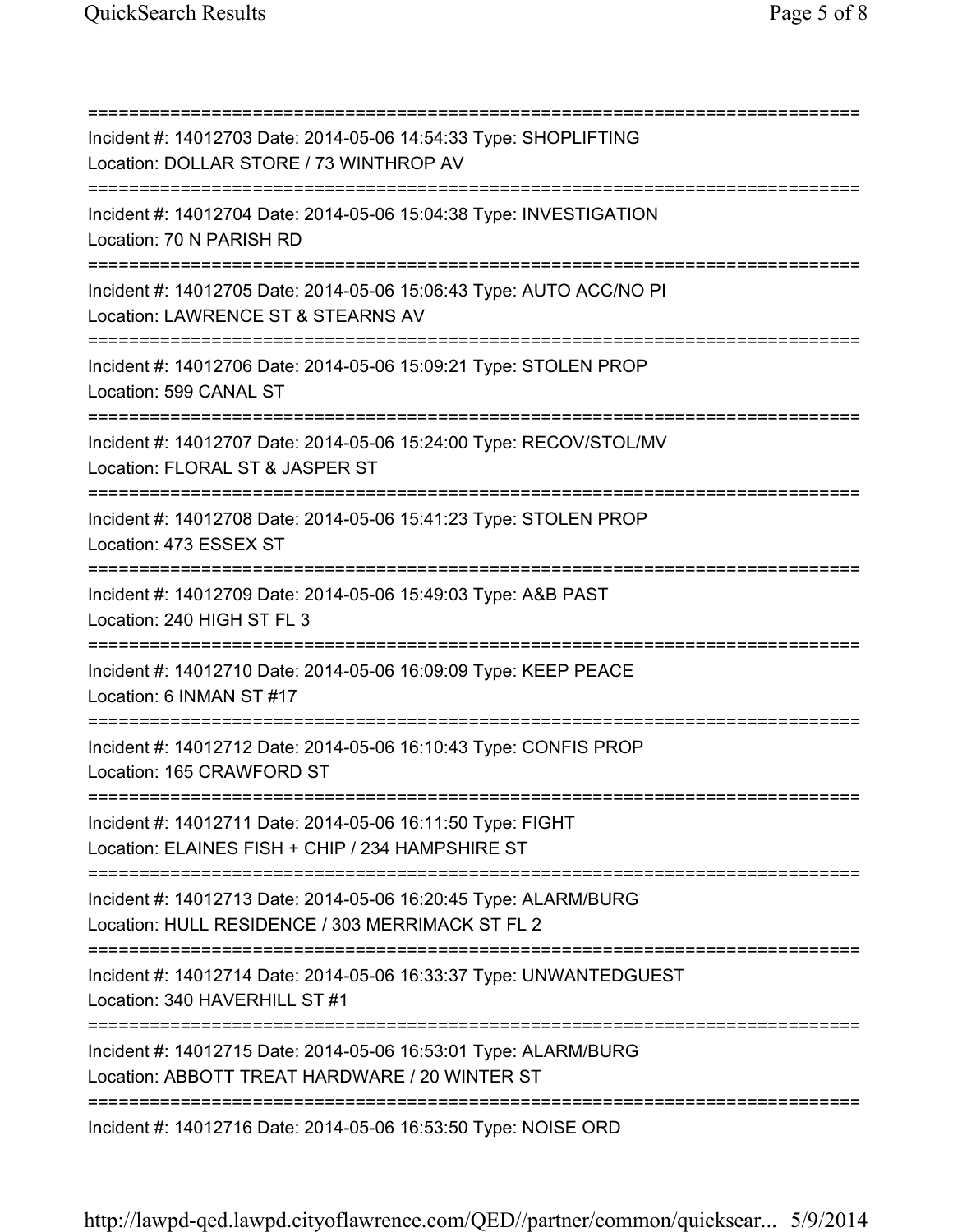=========================================================================== Incident #: 14012717 Date: 2014-05-06 16:55:47 Type: DRUG VIO Location: 28 BORDER ST =========================================================================== Incident #: 14012718 Date: 2014-05-06 16:57:27 Type: MEDIC SUPPORT Location: 13 WOODLAND ST =========================================================================== Incident #: 14012719 Date: 2014-05-06 17:06:43 Type: DISABLED MV Location: NORTH ANDOVER MALL RT114 / WINTHROP AV =========================================================================== Incident #: 14012720 Date: 2014-05-06 17:10:53 Type: DISABLED MV Location: ANDOVER ST & BEACON ST =========================================================================== Incident #: 14012721 Date: 2014-05-06 17:17:38 Type: 911 HANG UP Location: DELACRUZ RESIDENCE / 67 E HAVERHILL ST #2 FL 1 =========================================================================== Incident #: 14012722 Date: 2014-05-06 18:04:19 Type: HIT & RUN M/V Location: ARLINGTON SCHOOL / 150 ARLINGTON ST =========================================================================== Incident #: 14012723 Date: 2014-05-06 18:04:26 Type: AUTO ACC/NO PI Location: HAMPSHIRE ST & LOWELL ST =========================================================================== Incident #: 14012724 Date: 2014-05-06 18:08:55 Type: MV/BLOCKING Location: 309 SALEM ST =========================================================================== Incident #: 14012725 Date: 2014-05-06 18:12:36 Type: B&E/MV/PAST Location: CANAL ST & JACKSON ST =========================================================================== Incident #: 14012726 Date: 2014-05-06 18:16:49 Type: DISABLED MV Location: WINTHROP AV =========================================================================== Incident #: 14012727 Date: 2014-05-06 18:19:53 Type: MEDIC SUPPORT Location: 65 BROOK ST FL 3 =========================================================================== Incident #: 14012728 Date: 2014-05-06 18:33:47 Type: INVEST CONT Location: DEMOULAS MARKET / 700 ESSEX ST =========================================================================== Incident #: 14012729 Date: 2014-05-06 18:54:28 Type: AUTO ACC/UNK PI Location: FOSTER ST & SPRINGFIELD ST =========================================================================== Incident #: 14012730 Date: 2014-05-06 19:25:05 Type: NEIGHBOR PROB

http://lawpd-qed.lawpd.cityoflawrence.com/QED//partner/common/quicksear... 5/9/2014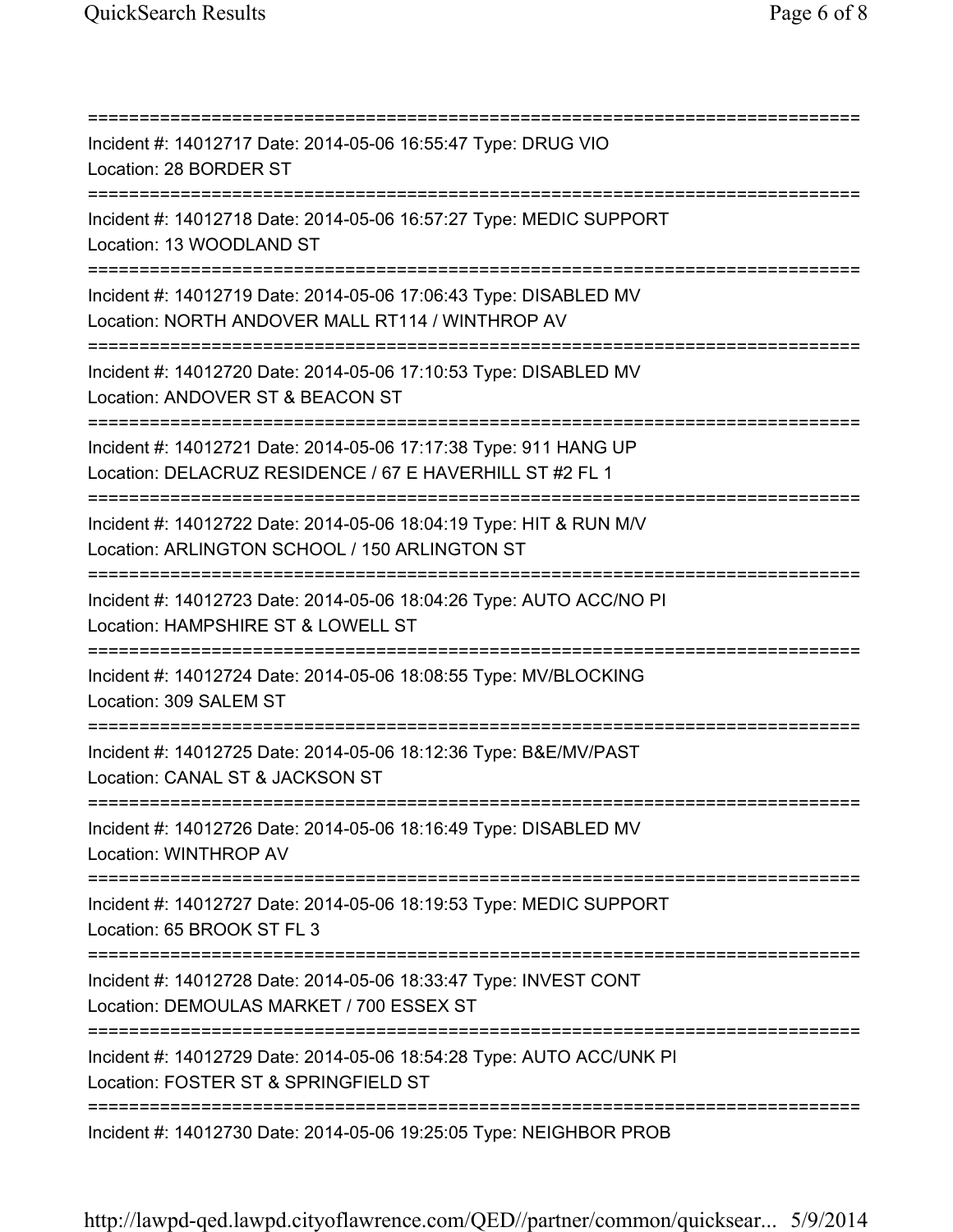| Location: 240 HIGH ST FL 3                                                                                                                 |
|--------------------------------------------------------------------------------------------------------------------------------------------|
| Incident #: 14012731 Date: 2014-05-06 19:32:28 Type: LARCENY/PAST<br>Location: 38 COOLIDGE ST FL 1                                         |
| Incident #: 14012732 Date: 2014-05-06 19:43:31 Type: ALARM/BURG<br>Location: SHIN SHIN ORIENTAL GROCERY / 603 S UNION ST                   |
| Incident #: 14012733 Date: 2014-05-06 19:59:44 Type: ARREST<br>Location: 622 ANDOVER ST<br>=====================================           |
| Incident #: 14012735 Date: 2014-05-06 20:02:28 Type: NEIGHBOR PROB<br>Location: 77 S UNION ST FL 3<br>==================================== |
| Incident #: 14012734 Date: 2014-05-06 20:03:37 Type: INVEST CONT<br>Location: 31 KATHERINE ST                                              |
| Incident #: 14012736 Date: 2014-05-06 20:04:54 Type: LARCENY/PAST<br>Location: 189 UNION ST FL 2                                           |
| Incident #: 14012737 Date: 2014-05-06 20:30:10 Type: FIGHT<br>Location: 1100 ESSEX ST                                                      |
| Incident #: 14012738 Date: 2014-05-06 20:51:37 Type: MAN DOWN<br>Location: 169 S UNION ST                                                  |
| Incident #: 14012739 Date: 2014-05-06 20:54:18 Type: DISTURBANCE<br>Location: 9 HARRIMAN ST #A                                             |
| Incident #: 14012740 Date: 2014-05-06 21:04:36 Type: FIRE/MV<br>Location: 41 HOBSON ST                                                     |
| Incident #: 14012741 Date: 2014-05-06 21:11:58 Type: GENERAL SERV<br>Location: CHESTNUT ST & JACKSON ST                                    |
| Incident #: 14012742 Date: 2014-05-06 21:25:41 Type: 209A/VIOLATION<br>Location: 245 HIGH ST FL 3                                          |
| ==============<br>Incident #: 14012743 Date: 2014-05-06 21:56:57 Type: DOMESTIC/PROG<br>Location: 47 BEACON ST FL 1                        |
| $\lambda$                                                                                                                                  |

http://lawpd-qed.lawpd.cityoflawrence.com/QED//partner/common/quicksear... 5/9/2014